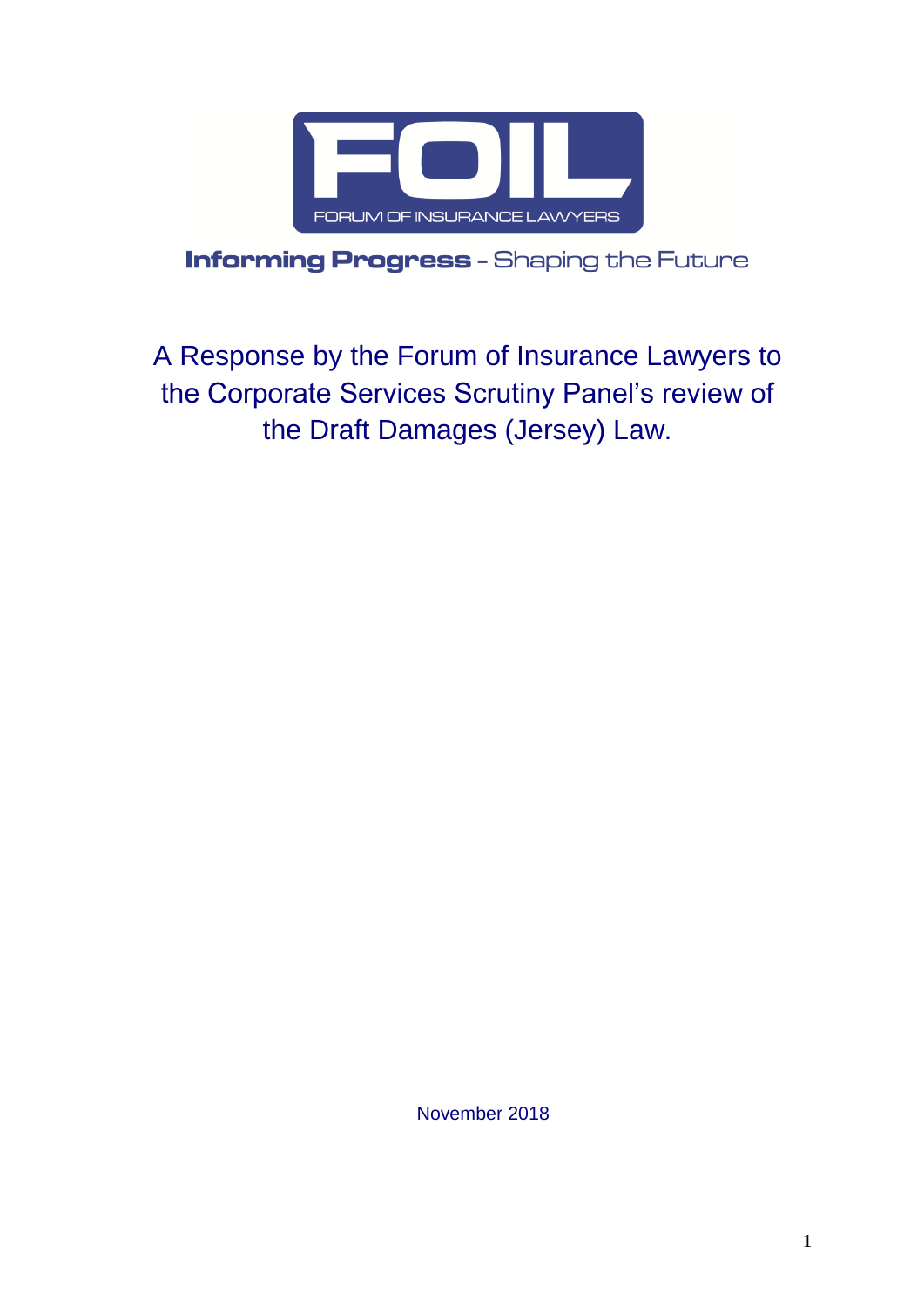

# **Informing Progress - Shaping the Future**

**FOIL** (The Forum of Insurance Lawyers) exists to provide a forum for communication and the exchange of information between lawyers acting predominantly or exclusively for insurance clients (except legal expenses insurers) within firms of solicitors, as barristers, or as in-house lawyers for insurers or self-insurers. FOIL is an active lobbying organisation on matters concerning insurance litigation.

**FOIL** represents over 8000 members. It is the only organisation which represents solicitors who act for defendants in civil proceedings.

The consultation was drafted following consultation with members, including those who have responsibility for defending claims within the jurisdiction.

Any enquiries in respect of this response should be addressed initially to: Shirley Denyer Shirley Denyer LLP FOIL Technical Director [info@foil.org.uk](mailto:info@foil.org.uk)

FOIL 1 Esher Close Basingstoke Hampshire RG22 6JP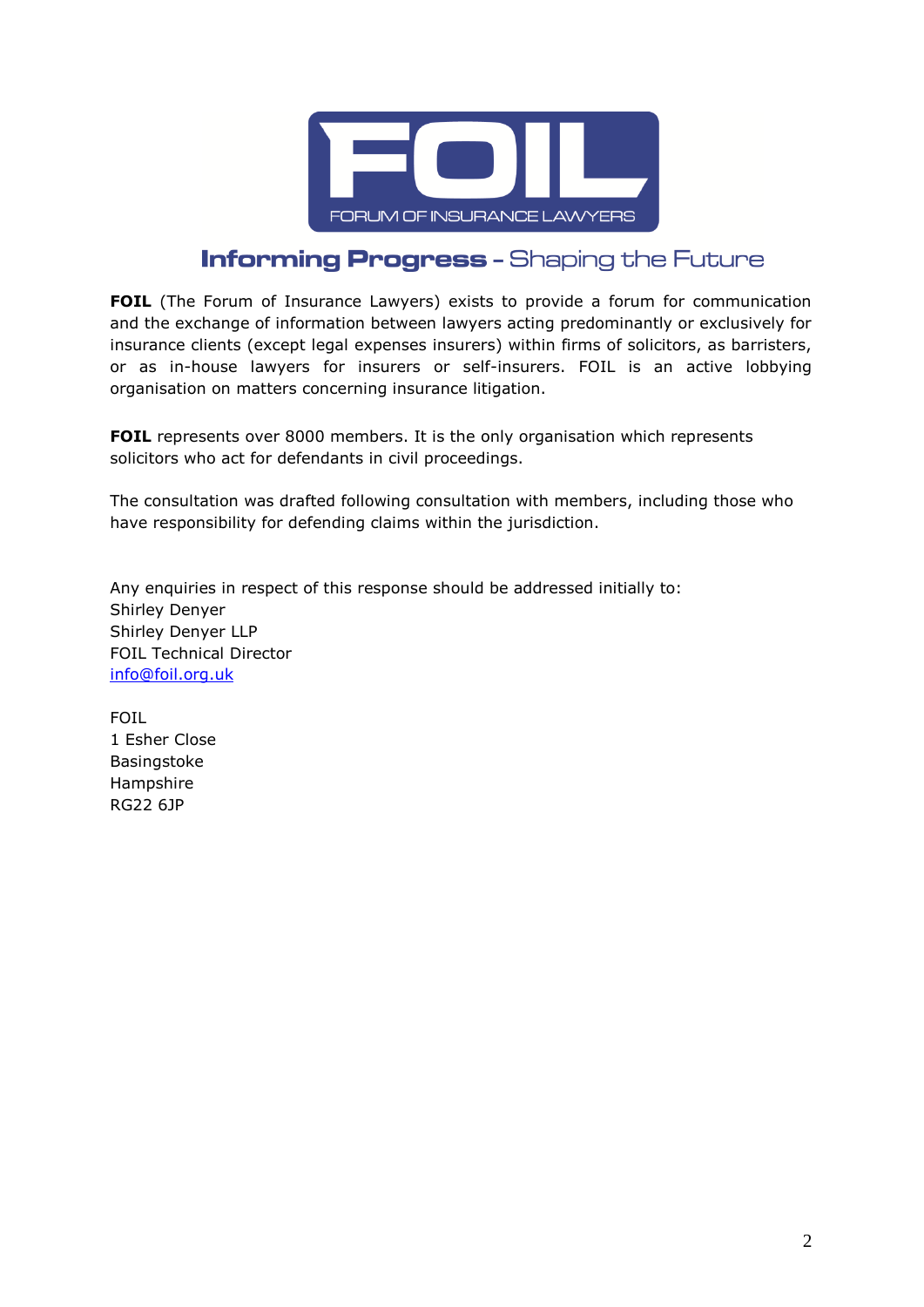A Response by the Forum of Insurance Lawyers to the Corporate Services Scrutiny Panel's review of the Draft Damages (Jersey) Law.

### **Introduction**

FOIL members have very considerable experience in handling claims for damages for serious injury across England and Wales, Scotland and Northern Ireland, and in the Channel Islands. FOIL has followed carefully the long-running process of reform in England and Wales, and more recently in Scotland, to put in place new methodologies for setting the discount rate.

In addition to reviewing the papers regarding the Draft Damages (Jersey) Law FOIL has had the opportunity over several years to consider in detail the consultation papers and evidence put forward by the governments in Westminster and in Holyrood, including the evidence from the UK Government Actuary's Department analysed by the Treasurer of the States and the Chief Economist as part of the consultation on a change in the legal framework for setting the discount rate in Jersey. In November 2017, FOIL give evidence before the Justice Select Committee on the draft discount rate legislation in England and Wales.

FOIL supports fully the English common law principle, adopted in Jersey, that seriously injured plaintiffs should receive 100% compensation. To achieve 100% compensation, no more and no less, FOIL agrees with the finding in the report from the Treasurer of the States and the Chief Economist, that "*in personal injury cases, the PIDR should be a fair assessment of the rate of return that can realistically be expected from the investment of a lump sum award; and evidence of returns from such investments is relevant to the process. Furthermore, the basis for setting the rate should not follow an unrealistic 'no risk' approach, e.g. through investment solely in ILG".*

FOIL supports the approach of a discount rate set under statute, creating political accountability for the rate based on appropriate independent information and advice.

The approach adopted under the draft law will align the assumptions made in the setting of the rate with those to be adopted in England and Wales and in Scotland, based on the principle that plaintiffs are lower risk investors who will use a diversified portfolio to invest their damages award. This alignment with the UK jurisdiction accords with the current position under case law in Jersey, set out in the judgment in *Saint v Feuvre* in 2014 that, without further determination by the Royal Court, the appropriate discount rate in Jersey is the same as that in England and Wales.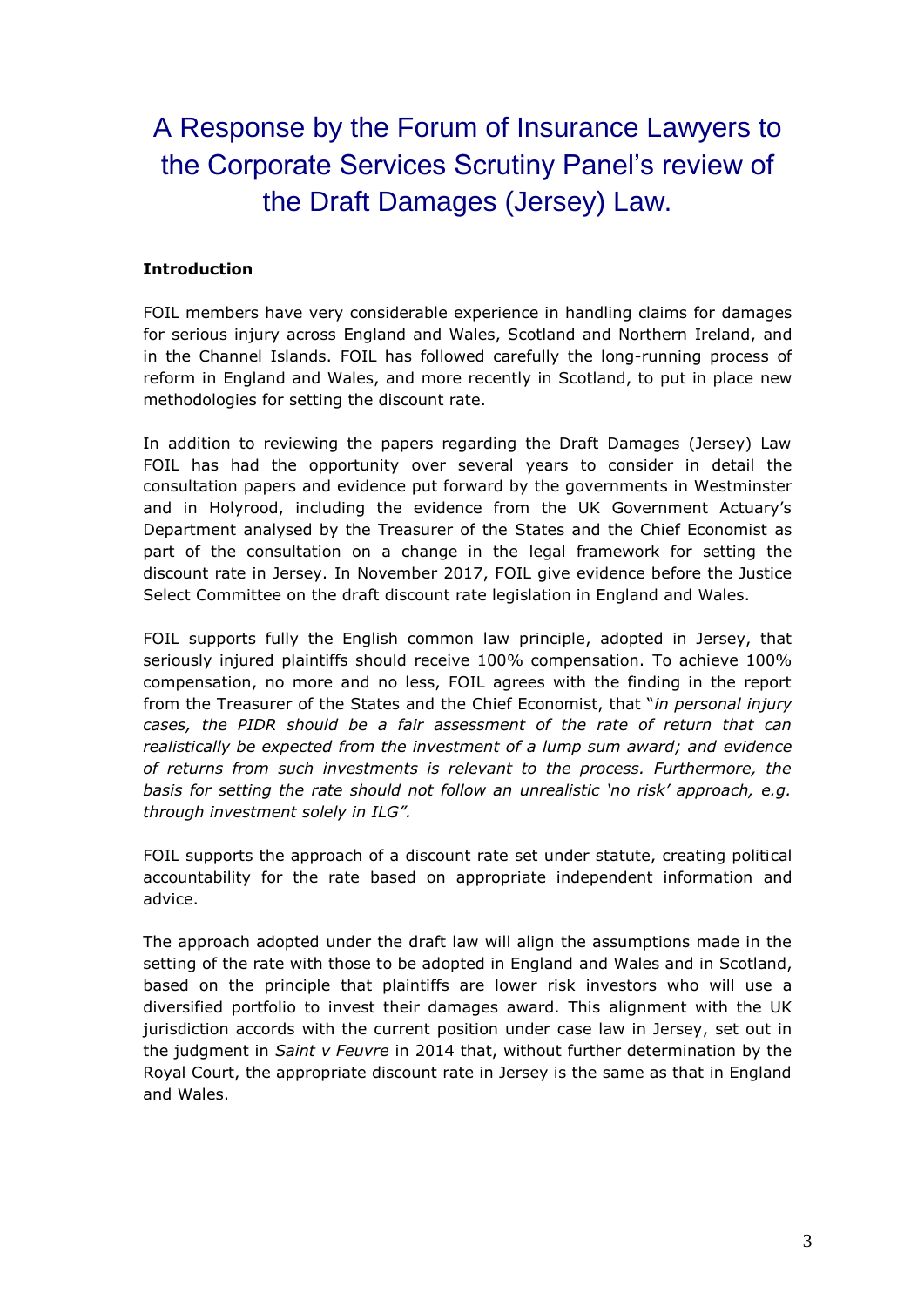### **How do claimants/plaintiffs invest their damages?**

As FOIL members act for defendants they have no direct experience of how claimants are advised to invest their lump sum awards. However, the evidence that is available with regard to England and Wales indicates that claimants do not in reality invest in 'no risk' IGL portfolios:

• As the Lord Chancellor, Lord Irving of Lairg, noted in the statement he made when setting the discount rate in England and Wales at 2.5% in 2011,

*"I consider it likely that real claimants with a large award of compensation, who sought investment advice and instructed their advisors as to the particular investment objectives which they need to fulfil (as they could reasonably be expected to do) would not be advised to invest solely or even primarily in Index-Linked Government Securities, but rather in a mixed portfolio, in which any investment risk would be managed so as to be very low. This view is supported by the experience of the Court of Protection as to the independent financial advice they receive. It is also supported by the responses of the expert financial analysts whom I have consulted. No-one responding to the consultation identified a single case in which the claimant had invested solely in Index-Linked Government Securities and doubts were expressed as to whether there was such a case."* 

There is no evidence that claimant behaviour has changed since then.

 The Ministry of Justice's consultation paper on the setting of the rate published in February 2013, quoted on of the leading academic works, McGregor on Damages, on the point:

*"Full compensation for victims of personal injury is a principle which should be vigorously adhered to, but it is thought the application of the new discount rate leads to overcompensation. Probably not fully compensated in the past, the injured victim, certainly the very severely injured one, is to be overcompensated in the future. For the new thinking ignores the hard fact that claimants, like the Court of Protection for their patient claimants, are not in reality going to invest in ILGS and, as the Court of Appeal in effect recognised in Warriner v Warriner, do better with their money elsewhere."* 

- Research conducted by Ipso MORI in 2013, as part of the Ministry of Justice's review and consultation on the setting of the rate, gave no indication that claimants invest wholly in ILGS.
- Reports from wealth managers and investment strategists obtained by the ABI as part of its response to the Ministry for Justice consultation, indicated that claimants use mixed portfolios including a proportion of ILG and fixed interest instruments; some cash; and a significant proportion of UK and international equities, to achieve a return at low risk.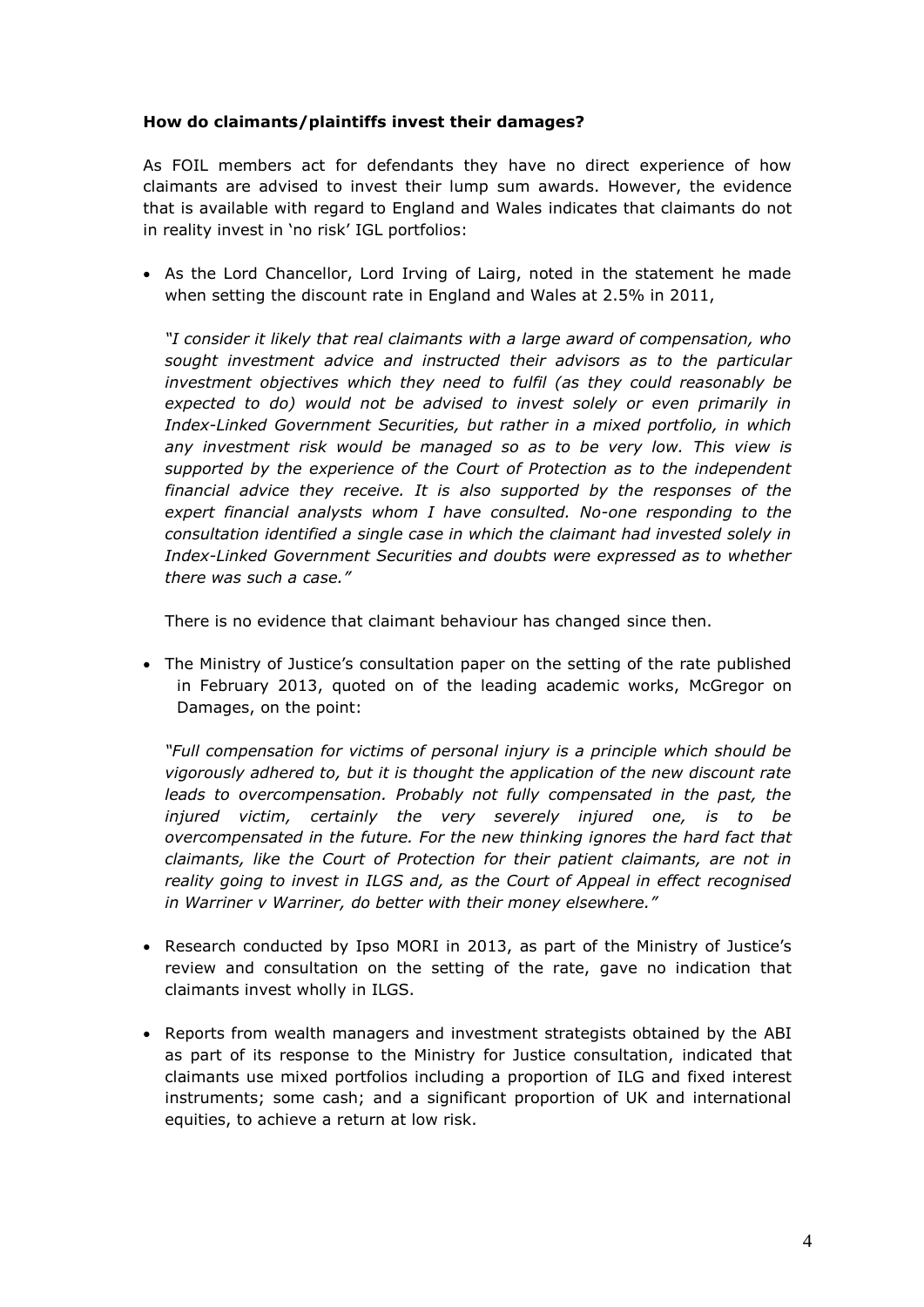The evidence-based report from the Government Actuary's Department published in July 2017 made it clear that claimant do not, in reality, invest in government stocks.

FOIL notes that the recommendations in the report, adopted in the draft law, are based on an average return over two representative portfolios identified by the GAD, both representative of the low risk portfolios typically used by personal injury claimants. FOIL believes this represents a realistic and appropriate approach to setting the rate. The provision within the draft law which will prevent the rate being set at a negative figure also reflects reality: no properly advised plaintiff would make investments resulting in a negative return.

It is important to note that the report from the Government Actuary's Department published in July 2017, indicated that under the rate of minus 0.75%, based on the use of IGL, over 95% of claimants are overcompensated by an average of 35%.

## **A dual rate**

FOIL believes that there may be merit in considering a staged discount rate, recognising that better returns are available for longer-term investments. Dual rates can provide for a closer alignment to the reality of investment. Such a system operates in Ontario, with different discount rates either side of a 15 year threshold. FOIL understands that the long term rate is set by legislation and has been 2.5% since 1981. A similar system operates in Hong Kong, also with a longer term rate of 2.5%. Taking a longer term view, with a threshold at 20 years, as proposed, has the potential to introduce more stability in the process.

A power allowing dual rates to be set is a feature of the new discount regimes to be put in place in both England and Wales and in Scotland. However, the Ministry of Justice has recognised that introducing a duel rate could lead to a certain amount of gaming of the system. The detail of a dual rate regime needs careful consideration to ensure that the system treats both claimants and defendants fairly.

## **PPOs**

For a very risk averse plaintiff, a periodical payment order removes any need to depend upon investments, providing the lowest risk option. The plaintiff can be assured that his or her needs will be met through regular payments. The availability of PPOs provides an important alternative to a lump sum, with no risk of the compensation award becoming exhausted before the expected term of the award. FOIL's experience of PPO awards suggests that this category of very low risk claimant is very small, with fairly take-up of PPOs in England and Wales.

A court power to make PPOs will give plaintiffs in Jersey the same flexibility in structuring their awards that claimants in England and Wales already have, and which will be shortly be available to pursuers in Scotland.